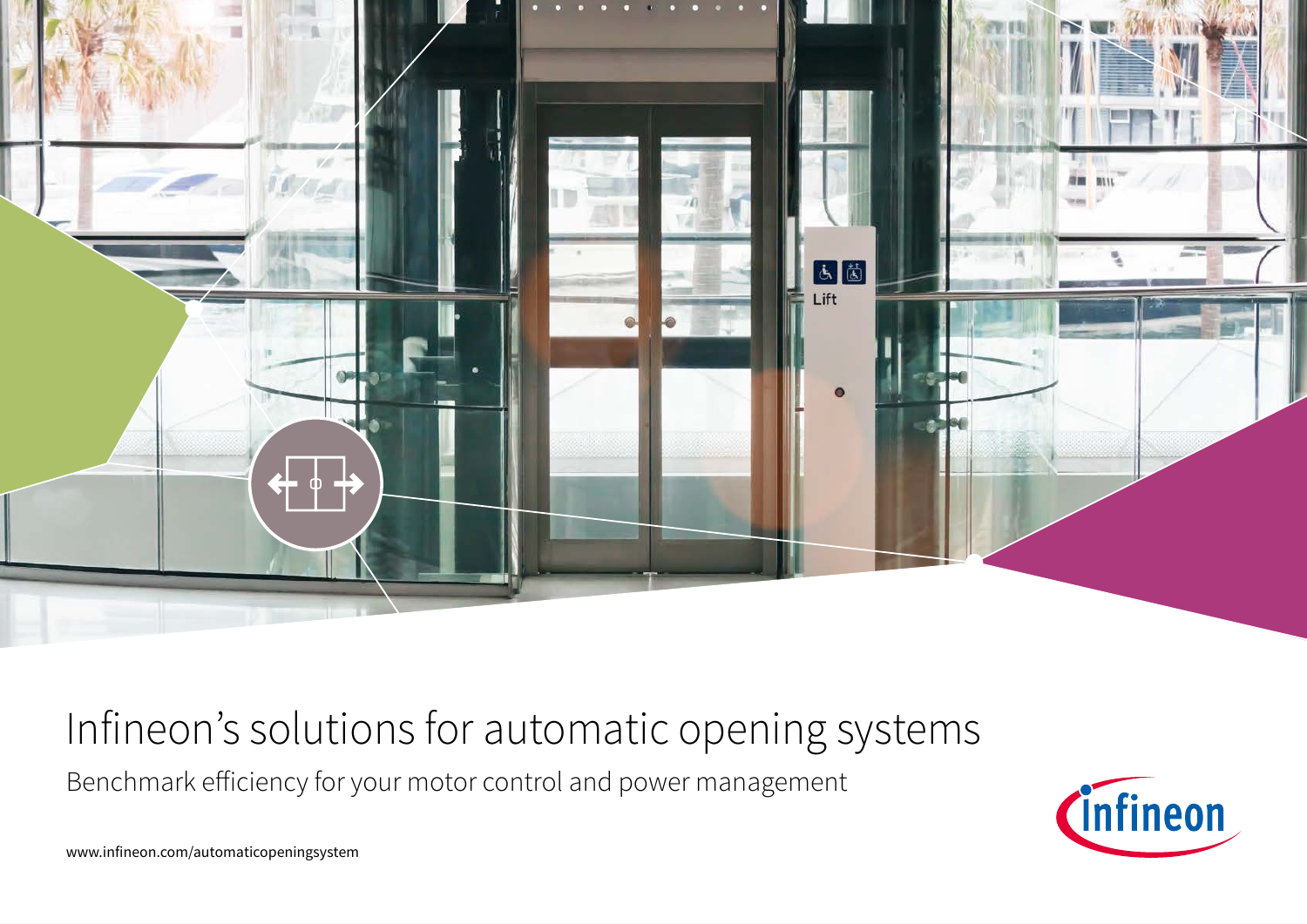## Industry-leading solutions for automatic opening systems

Every building and household utilizes openings at numerous positions in and around the building: sliding and swing doors, garage doors, sun blinds and automated gates. When automated, these doors are equipped with systems that are able to manage the opening action, avoid unintentional opening, control the speed and torque, detect the presence of objects along the path, and a number of other functions. Automatic opening systems incorporate smart sensors, motor controls, supplies and battery management, which help to reduce energy losses in all conditions. This is where Infineon comes into place.



### **Automatic opening system solution from Infineon**

With Infineon's complete portfolio of semiconductor solutions, we offer system solutions for every product you require, ranging from power semiconductors, sensors to security products. Infineon products help to make your motor designs more energy efficient, help to secure against unauthorized manipulation of firmware update and our radar solutions cover 16 times larger area than infrared solutions.

| <b>Benefits</b>                                 | <b>Offer</b>                                                                                                                                                                                                                                     |
|-------------------------------------------------|--------------------------------------------------------------------------------------------------------------------------------------------------------------------------------------------------------------------------------------------------|
| <b>Efficient motor control</b>                  | > Infineon's highly reliable product solutions enable energy efficient motor solutions, and<br>ensure higher precision position control                                                                                                          |
| Benchmark power efficiency<br>and power density | > Using our industry-leading products for your power management, you will get the highest<br>energy efficiency based on significantly low conduction and switching losses of our<br>MOSFETs. Consequently, we help to maximize the power density |
| Security                                        | $\rightarrow$ Highest security against unauthorized manipulation of firmware update/opening of<br>public building entrance<br>> Highest security of data communication                                                                           |
| Development effort and time<br>to market        | > Project development can be reduced by 30 percent by using reference designs and the<br>DAVE™ platform for Microcontroller programming                                                                                                          |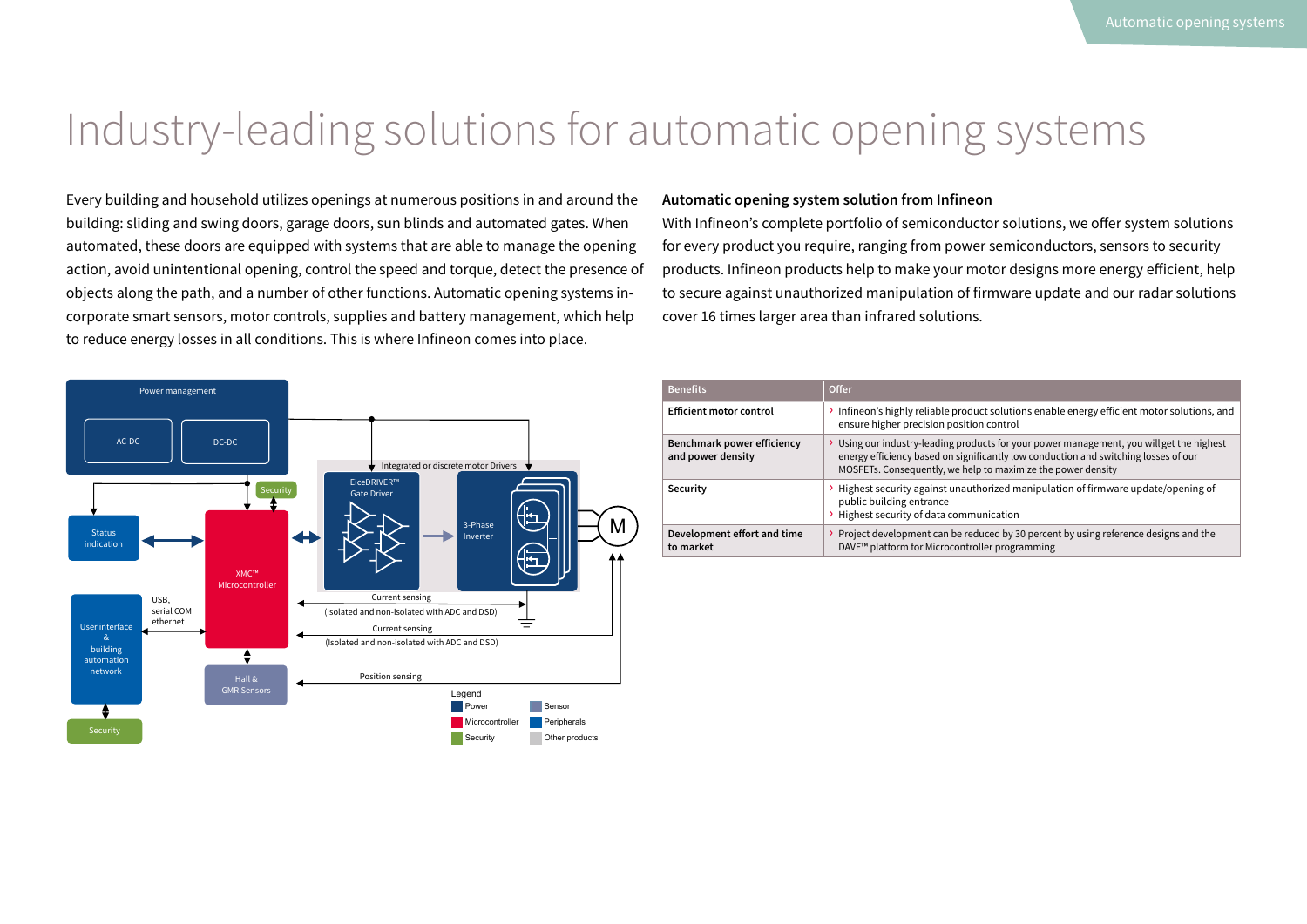# Solutions for automatic opening systems

| <b>Motor control</b>                                                                                                                                                                                                                                               | Power management                                                                                                                                                             |
|--------------------------------------------------------------------------------------------------------------------------------------------------------------------------------------------------------------------------------------------------------------------|------------------------------------------------------------------------------------------------------------------------------------------------------------------------------|
| > 650 V TRENCHSTOP™ IGBT<br>> OptiMOS™/StrongIRFET™<br>Hall Switches<br>> Angle Sensors<br>> Integrated low power Motor Drivers<br>Intelligent Power Modules<br>EiceDRIVER™ 2EDL Compact/Enhanced<br>Industrial Microcontroller XMC1000/XMC4000<br>DC-DC Converter | > 650 V/800 V CoolSET™ F3<br>b 600 V CoolMOS™ P6<br>> OptiMOS™<br>> PWM ICs for PFC/LLC/Combi PFC + LLC<br>▶ 650 V TRENCHSTOP™ IGBT<br>> EiceDRIVER™ 2EDL Gate Driver family |
|                                                                                                                                                                                                                                                                    |                                                                                                                                                                              |

### **Security solutions**

› OPTIGA™ TRUST/OPTIGA™ TRUST E

› OPTIGA™ TPM

› BGT24MTR11/BGT24LTR11

**Radar Sensor** 

- › BGT24MR2
- › BGT24MTR12